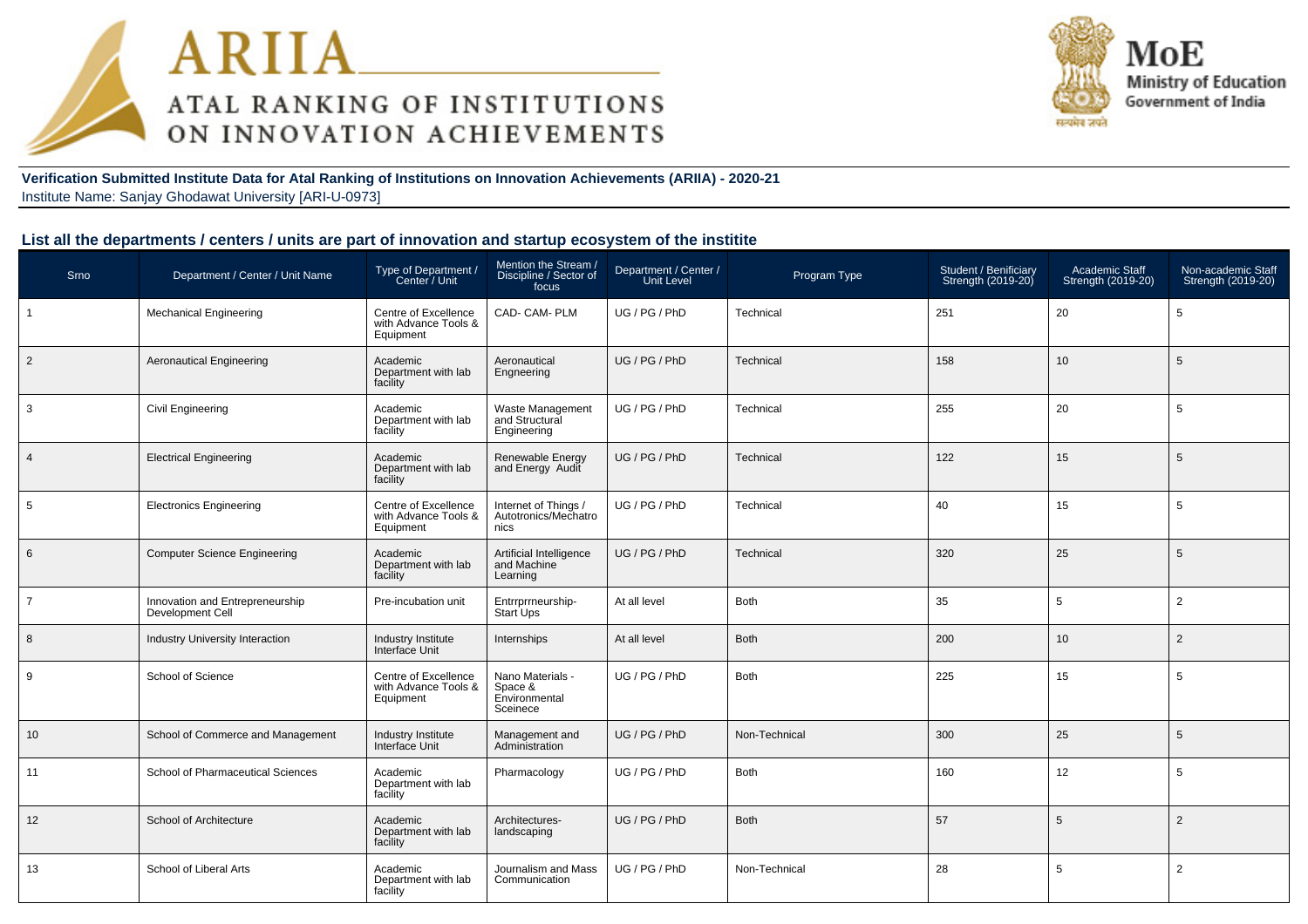## **List all the departments / centers / units are part of innovation and startup ecosystem of the institite**

| $\overline{A}$ | Intellectual Property Rights Cell | IPR Cell / Patent<br>Facilitation Unit /<br>Technology Transfer<br>Centre | IP filing and<br>fascilitation | UG / PG / PhD | <b>Both</b> | . . |  |  |
|----------------|-----------------------------------|---------------------------------------------------------------------------|--------------------------------|---------------|-------------|-----|--|--|
|----------------|-----------------------------------|---------------------------------------------------------------------------|--------------------------------|---------------|-------------|-----|--|--|

#### **Participation of HEI in Innovation & Entrepreneurship Initiatives of Ministry of Education (Till Today)**

| Programs/Initiatives                                                                                                                           | <b>Status</b> | <b>Registration ID</b>           |
|------------------------------------------------------------------------------------------------------------------------------------------------|---------------|----------------------------------|
| Adopted National Innovation and Start-up Policy at the HEI                                                                                     | Yes           | <b>Not Required</b>              |
| Establishment of Institution's Innovation Council (IIC) at HEI                                                                                 | <b>YES</b>    | IIC Registration ID: IC201912433 |
| Trained Innovation Ambassadors at HEI                                                                                                          | <b>YES</b>    | <b>Not Required</b>              |
| Participation in Smart India Hackathon (SIH)                                                                                                   | Yes           | <b>Not Required</b>              |
| Facilitated listing start-ups/ technologies in Young India combating COVID with Knowledge, Technology and Innovation (YUKTI 2.0) portal of MIC | Yes           | <b>Not Required</b>              |
| Participation in National Education Alliance of Technology (NEAT)                                                                              | No            | <b>Not Required</b>              |

## **Section 1 > i : Details of Co-curricular events/programs related to Innovation, IPR and Entrepreneurship/Start-up Conducted by the HEI**

**No Data Flled!**

# Section 1 > ii : Details of Students, Faculties/Staff Participation/Representation in Co-curricular events/programs related to Innovation, IPR and Entrepreneurship/Start-up<br>at the State, National and (or) International Lev

| Srno | Name of<br>Program<br>(Full<br>Name) | Program<br>Theme | Program<br><b>Type</b> | Organizin<br>g Agency<br>Institute /<br>Name                                                       | Organizin<br>g Agency<br>Type | Program<br>Start<br>Date   | Program<br>End Date        | Program<br>Duration(i<br>n Days) | Participa<br>nts<br>(Students) | Participa<br>nts<br>(Faculty) | Total<br>Number<br>of<br>Participa<br>nts | Awards/R<br>ecognitio<br>ns/Achiev<br>ements | Award /<br>Position /<br>Recogniti<br>on<br>Secured | Title of<br>Innovatio<br>n / Start-<br><b>up</b><br>Secured<br>the<br>Award /<br>Recogniti<br><b>on</b> | Had institute spent expenses<br>either from own resource/<br>received fund towards sending<br>delegation to participate /<br>represent the activity / event? | Did any of the participants<br>received any awards/recognition<br>for startup / innovation ideas /<br>research                                                                                                                                                                             |
|------|--------------------------------------|------------------|------------------------|----------------------------------------------------------------------------------------------------|-------------------------------|----------------------------|----------------------------|----------------------------------|--------------------------------|-------------------------------|-------------------------------------------|----------------------------------------------|-----------------------------------------------------|---------------------------------------------------------------------------------------------------------|--------------------------------------------------------------------------------------------------------------------------------------------------------------|--------------------------------------------------------------------------------------------------------------------------------------------------------------------------------------------------------------------------------------------------------------------------------------------|
|      | Ignited<br>Innovator<br>s of India   | Innovatio        | Innovatio<br>n Contest | <b>EATON</b><br>and<br>COEP<br>Bhau<br>Institute<br>for<br>Entrepre<br>neurship<br>Develop<br>ment | Educatio<br>nal<br>Institute  | 01-03-20<br>20<br>00:00:00 | 01-03-20<br>20<br>00:00:00 |                                  | 3                              |                               |                                           | Yes                                          | Second                                              | Ignited<br>innovator<br>s in<br>Agricultur<br>e Sector                                                  | No                                                                                                                                                           | Second<br>Award /<br>Position /<br>Recognition<br>Secured<br>Title of<br>Ignited<br>Innovation /<br>innovators<br>Start-up<br>Agriculture<br>Sector<br>Secured the<br>Award /<br>Recognition<br>Award/Recog<br>Idea/Innova<br>nition/Achieve<br>tion/Prototy<br>ment<br>pe<br>Received for |

#### **Section 2 > i : List the Academic Programs on Innovation, IPR and Entrepreneurship Development Offered During the Academic Period (2019-20)**

| Srno | Title of Course/Subject<br>Offered | <b>Program Theme</b> | Type of Course | Course Offering<br>Department/Centr<br>e/Unit Name | Level of<br>Course | Start Date | Program Program End<br>Date | <b>Program</b><br>Duration(in Days) | Mode of Delivery | <b>Participants</b> | <b>Total Numbers of</b><br>Total Numbers of Contact Hours of Course<br>(Minimum 30 Contact<br>hours) |
|------|------------------------------------|----------------------|----------------|----------------------------------------------------|--------------------|------------|-----------------------------|-------------------------------------|------------------|---------------------|------------------------------------------------------------------------------------------------------|
|------|------------------------------------|----------------------|----------------|----------------------------------------------------|--------------------|------------|-----------------------------|-------------------------------------|------------------|---------------------|------------------------------------------------------------------------------------------------------|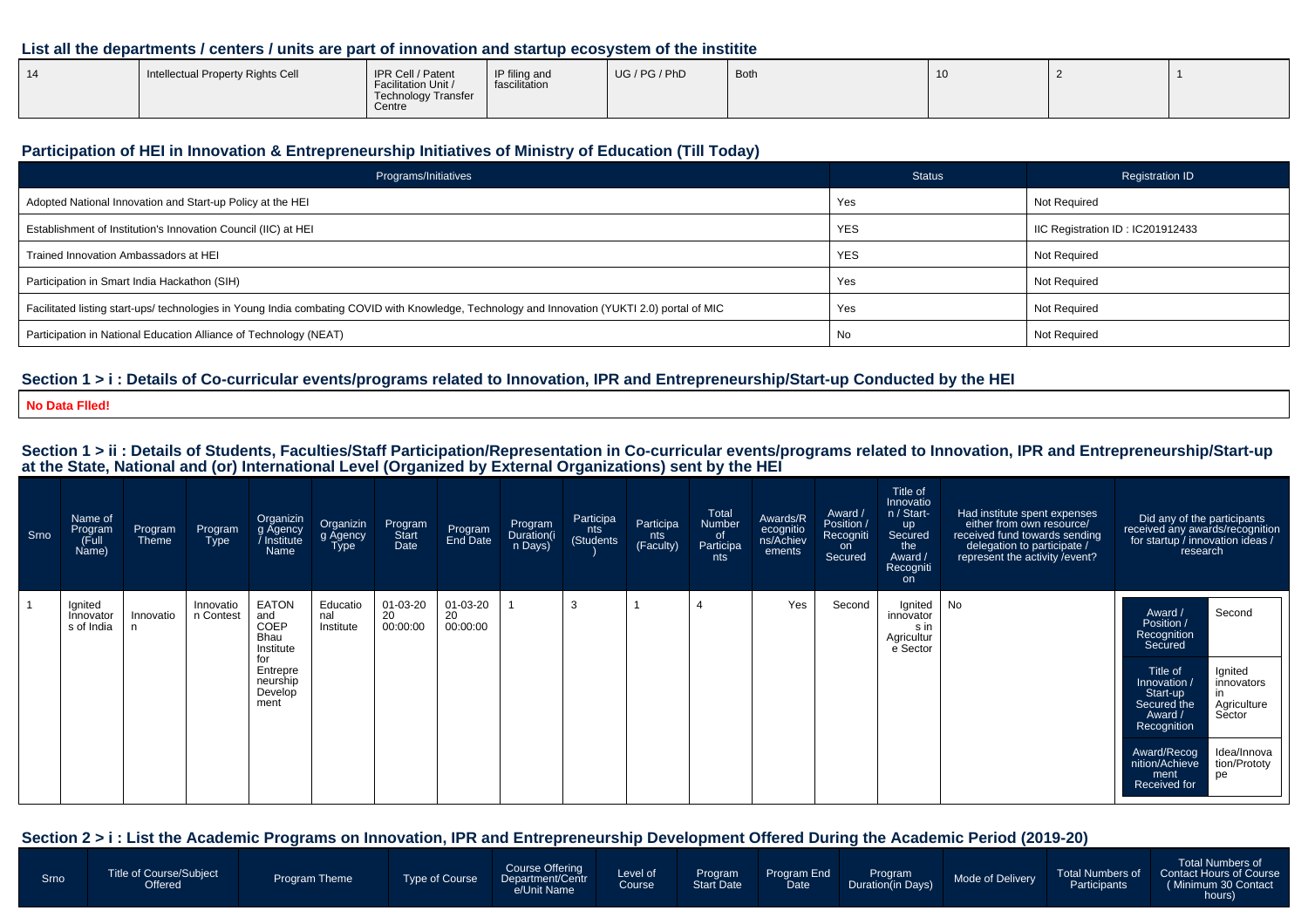| Entrepreneurship | Entrepreneurship/Startup | Elective/Core<br><b>Credit Course</b> | Master   | School of<br>Commerce<br>and<br>Management | 01-07-2020   | 30-11-2020 | 153 | Offline | 60 l     | - 40 |
|------------------|--------------------------|---------------------------------------|----------|--------------------------------------------|--------------|------------|-----|---------|----------|------|
| Entreprenuership | Entrepreneurship/Startup | Elective/Core<br><b>Credit Course</b> | Bachelor | School of<br>Commerce<br>and<br>Management | $01-07-2020$ | 30-11-2020 | 153 | Offline | $100$ 40 |      |

#### Section 2 > ii : List the Employment Generation Skill Development Programs Organized by the HEI on Innovation, IPR and Entrepreneurship Development During the **Academic Period (2019-20)**

**No Data Flled!**

Section 2 > iii : List the Full Time Faculties had with a Degree (UG/PG/PhD) in Innovation/IPR/Entrepreneurship and (or) Received Specialized Training program of I&E, IPR<br>(MDP, EDP, FDP, Short-term Certificate Course, of m **Academic Period (2019-20)**

| Srno | <b>Faculty Name</b>                                                       | Department/Centre/Unit Name |                                |                       | Designation |                                       | Do you have a degree in I&E & IPR? |                            | Had the faculty received training on I&E &<br>IPR during AY 2019-20 |                                       |                  |
|------|---------------------------------------------------------------------------|-----------------------------|--------------------------------|-----------------------|-------------|---------------------------------------|------------------------------------|----------------------------|---------------------------------------------------------------------|---------------------------------------|------------------|
|      | Swapnil Manohar Hirikude                                                  |                             | <b>Electronics Enginnering</b> |                       |             | <b>Assitant Professor</b>             |                                    | No                         |                                                                     | Yes                                   |                  |
|      | <b>Training Name</b>                                                      |                             | <b>Training Theme</b>          | <b>Type of Course</b> |             | <b>Training Agency</b><br><b>Name</b> | <b>Training Agency</b><br>Type     | <b>Training Start Date</b> | <b>Training End Date</b>                                            | <b>Training Duration</b><br>(in Days) | Mode of Delivery |
|      | Sessions for promoting Innovation,<br>IPR, Entrepreneurship and start-ups |                             | Entrepreneurship/Startup       | FDP in I&E. IPR       | MIC iICs    |                                       | Govt. Agency<br>(Central)          | 28-04-2020<br>00:00:00     | 22-05-2020<br>00:00:00                                              | 25                                    | Online           |

#### Section  $3 > i$ : List Idea/Innovation Centric Student Clubs Are Functional at the HEI with Access to Co-working Space/Work-stations for Students with Facilities & **Equipment Available to promote and Support Innovation, Entrepreneurship and IPR Activities in Campus**

**No Data Flled!**

#### Section  $3 > i$  i > a : List the Pre-Incubation Facility (Tinkering Lab/Makers' Space/Design Centre/New Gen IEDC/IEDC/EDC/Innovation Centre/Startup Cell) (>= 600 Sq. Ft. **Floor Area)**

**No Data Flled!**

## **Section 3 > ii > b : List the Centre of Excellence (CoE) Facilities with Advance Tools and Equipment at the HEI (>= 1000 Sq. Ft. Floor Area)**

| Srno | Name of CoE Facility | Year of<br>Establishment | CoE with Access<br>to Other I&E<br>Facilities at the<br><b>HEI</b> | Name of the<br>Funding<br><b>Schemes</b><br>Available with<br>CoE, if any<br>(Optional) | <b>Facility Details</b> | <b>Total Nos of</b><br>Dedicated<br>Executive/Manag<br>ement team<br>Strength<br>Engaged at the<br>Facility | Had the CoE Provided any<br>Funding Support for<br>Idea/Prototype/Innovation<br>Development and<br>implementation during the<br>Financial Year 2019-20? | Had institute Generated Income<br>either from Services Offered by CoE<br>Centre/Facilities? | Had institute spent expenses<br>either from own<br>resource/received fund towards<br>Establishment/Operation of<br>CoE Centre/Facilities? |
|------|----------------------|--------------------------|--------------------------------------------------------------------|-----------------------------------------------------------------------------------------|-------------------------|-------------------------------------------------------------------------------------------------------------|---------------------------------------------------------------------------------------------------------------------------------------------------------|---------------------------------------------------------------------------------------------|-------------------------------------------------------------------------------------------------------------------------------------------|
|------|----------------------|--------------------------|--------------------------------------------------------------------|-----------------------------------------------------------------------------------------|-------------------------|-------------------------------------------------------------------------------------------------------------|---------------------------------------------------------------------------------------------------------------------------------------------------------|---------------------------------------------------------------------------------------------|-------------------------------------------------------------------------------------------------------------------------------------------|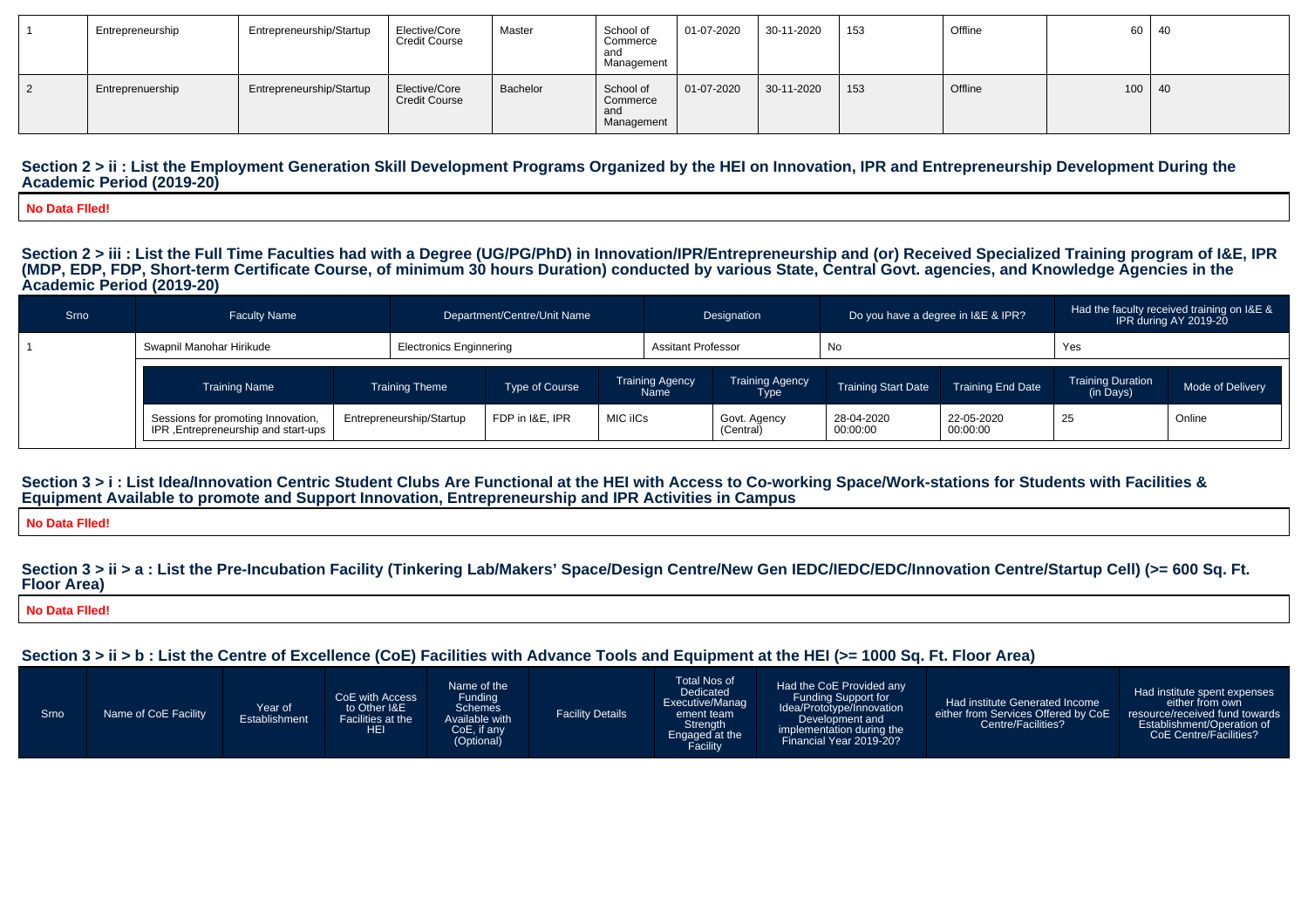#### **Section 3 > ii > b : List the Centre of Excellence (CoE) Facilities with Advance Tools and Equipment at the HEI (>= 1000 Sq. Ft. Floor Area)**



#### **Section 3 > ii > c : List the Incubation Facilities at the HEI (>= 1500 Sq. Ft. Floor Area)**

**No Data Flled!**

## **Section 3 > ii > d : List the Innovation Park/Research Park Facilities at the HEI (>= 5000 Sq. Ft. Floor Area)**

**No Data Flled!**

## **Section 3 > ii > e : List the IPR Cell/Technology Transfer Centre Facilities at the HEI**

**No Data Flled!**

## **Section 3 > iii > a : Provide detail list of Faculties as Mentor to help Ideas/Innovations/Startups**

| Srno | Name of the Faculty      | Designation of the Faculty | <b>Mentor Expert Area</b>            | Years of Experience in Mentorship (In<br>Years) |
|------|--------------------------|----------------------------|--------------------------------------|-------------------------------------------------|
|      | Swapnil Manohar Hirikude | Assitant Professor         | Entrepreneurship/Startup Development |                                                 |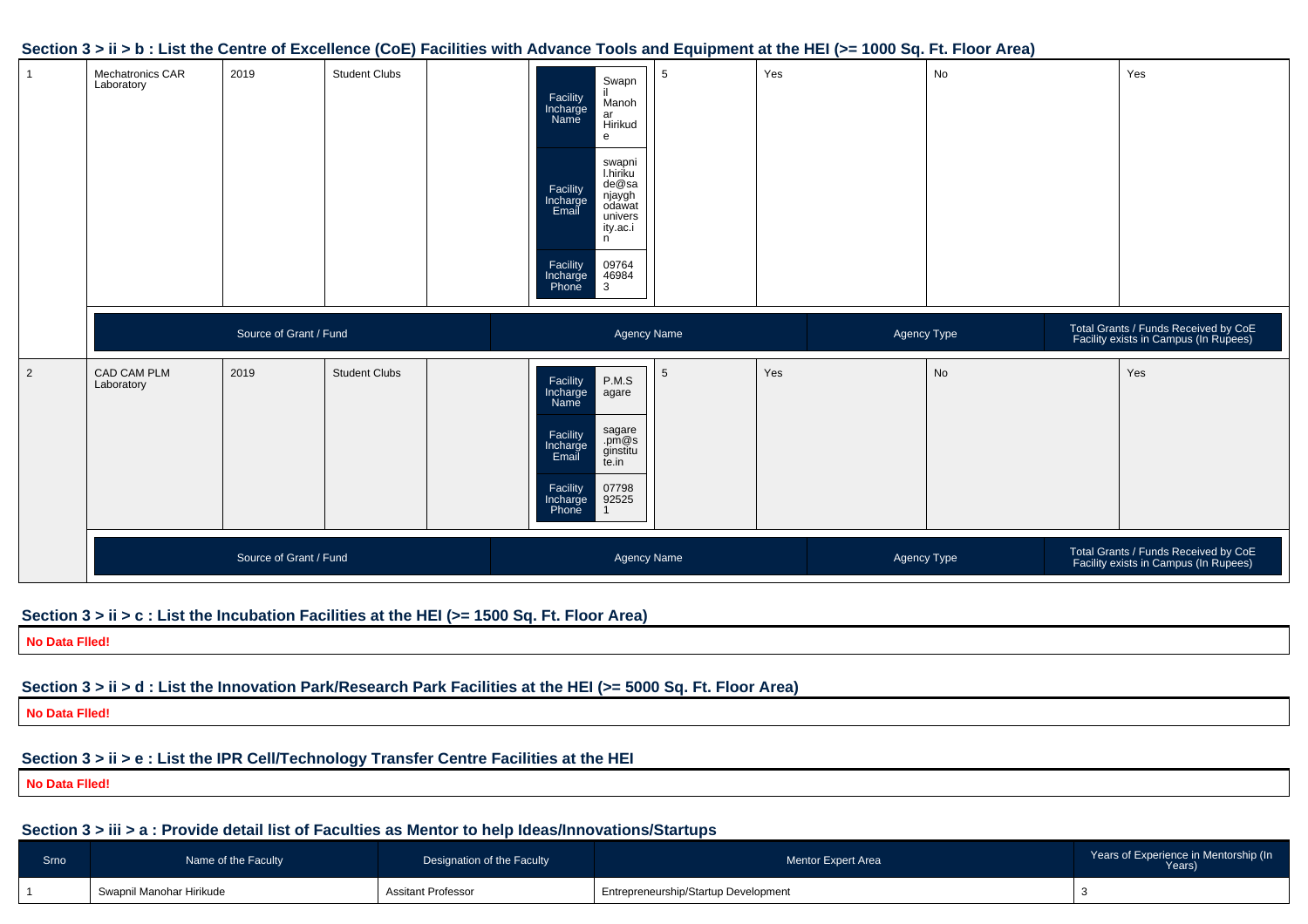#### **Section 3 > iii > a : Provide detail list of Faculties as Mentor to help Ideas/Innovations/Startups**

| Name of Idea/Innovation/ Startup Mentored | Mentoring Setup [Within (or) Outside] HEI | CIN (in case it is Startup) |
|-------------------------------------------|-------------------------------------------|-----------------------------|
| Digital markating                         | Within                                    |                             |

## **Section 3 > iii > b : Provide detail list of External Experts/Agencies engaged as Mentor to help Ideas/Innovations/Startups**

| Srno | Name of the External Expert/Agency as Mentor | <b>Mentor Expert Area</b>            | Type of Mentorship             |
|------|----------------------------------------------|--------------------------------------|--------------------------------|
|      | Sachin Kumbhoje                              | Entrepreneurship/Startup Development | <b>Unstructured Mentorship</b> |

#### **Section 4 : List all the Innovations Generated Developed, Completed and Implemented in Ground with Support of Pre-incubation & Incubation facilities at the HEI andRecognitions Received**

**No Data Flled!**

## **Section 5 : List all the Ventures/Startups/SME Units Established with Support of Pre-incubation & Incubation facilities at the HEI**

**No Data Flled!**

## **Section 7 > i : List all the Collaborations with External Agencies and Co-Creation of I&E Activities by the HEI**

| Srno | <b>Collaborated Agency Name</b><br>Collaborated Agency Type |                                  | Purpose of Collaboration                                                                                                          | Type of Support Offered | No. of Student<br>Projects/ Ideas /<br>Innovation / Startups<br>from the HEI get<br>benefitted through<br>this partnership | Date of MOU /<br><b>Agreement Signed</b><br>on. |
|------|-------------------------------------------------------------|----------------------------------|-----------------------------------------------------------------------------------------------------------------------------------|-------------------------|----------------------------------------------------------------------------------------------------------------------------|-------------------------------------------------|
|      | <b>FIIRE</b>                                                | Corporate / Industry Association | Collaboration with Startups/Industry Associations/Knowledge<br>Agencies to Promote I&E Activities and/or Internship Opportunities | Mentoring               | 100                                                                                                                        | 30-12-2020                                      |

## **Section 8 > ii : List the IPs Filed/Published/Granted (Copyright & Designs Only) by the HEI as an Applicant / Co-applicant / Co-owner**

**No Data Flled!**

## **Section 8 > iii : List the IP (Patents only) Filed by the HEI as Applicant / Co-applicant / Co-owner**

**No Data Flled!**

## **Section 8 > v : List the IPs hold by the Innovation teams/Startups Incubated at the Pre-incubation/incubation Unit of the HEI**

**No Data Flled!**

## **Section 8 > vi : List the IP Commercialized/Transferred Published & Granted to HEI as Co-applicant/Co-owner**

**No Data Flled!**